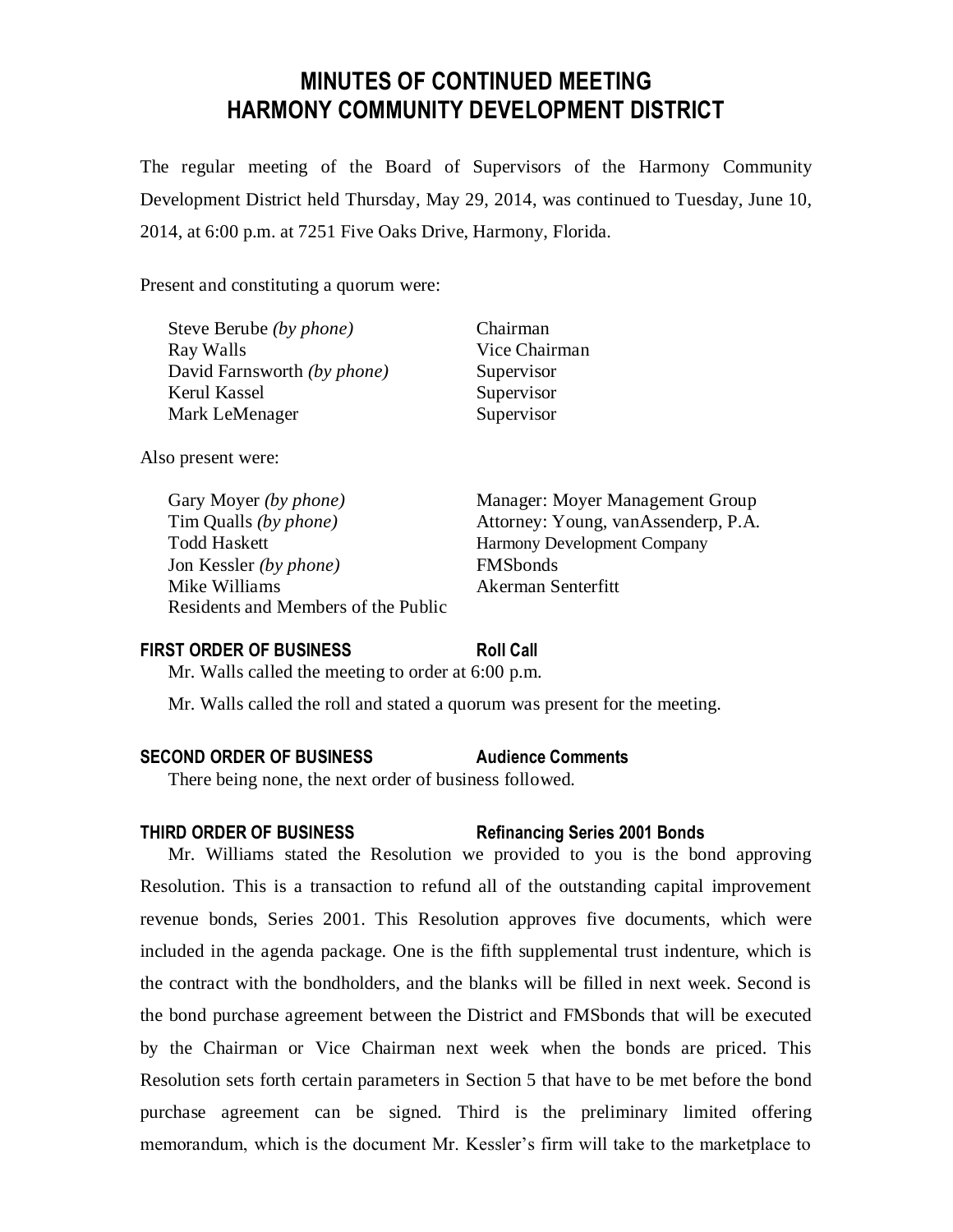market the bonds on behalf of the District. Fourth is the continuing disclosure agreement, which is a document that is included in all bond issues. The Securities and Exchange Commission (SEC) required this document to be used by governmental bodies starting in 1996. It essentially requires that the annual audit and other financial information be provided to a depository so that the public can access that information. The last document is the escrow deposit agreement. We will close this transaction probably in late June, and for 30 to 32 days, money will be held in escrow. The bonds will then be paid off about 30 days after closing.

Mr. LeMenager asked the original bonds get paid off and new ones get issued?

Mr. Williams stated that is correct. We will take the money from the new bond issuance and some money that you have for the refunded bonds and put that in the escrow account. The trustee sends out notice to the 2001 bondholders saying that the bonds are defeased and they will be paid off 32 days after closing. We have to give them 30 days' notice, so about 32 days after closing, we will pay off the 2001 bonds. The closing and funding will take place about 32 days before the bonds get paid off.

Mr. LeMenager asked what is the deadline for getting the information to the tax collector to make sure this is reflected in the November tax bills?

Mr. Moyer stated the end of August.

Mr. LeMenager stated we have plenty of time if all that works.

Mr. Moyer stated that is correct.

Mr. Williams stated I would like to read the provisions of Section 5 that have to be met before the bond purchase agreement can be signed. The four parameters that have to be met when Mr. Kessler goes to price the bonds and before the bond purchase agreement can be signed are as follows: (1) that the annual reduction of the special assessments will be at least \$175,000, (2) that the principal amount of the Series 2014 bonds will not be any greater than the outstanding principal amount of the Series 2001 bonds, (3) that the Series 2014 bonds shall be subject to optional redemption no later than May 1, 2024, at par, and (4) that the final maturity of the Series 2014 bonds shall be no later than the Series 2001 bonds, which is May 1, 2032. So there will be no extension of maturity and no increase in the principal amount. The savings will solely be the reduction in the interest rate.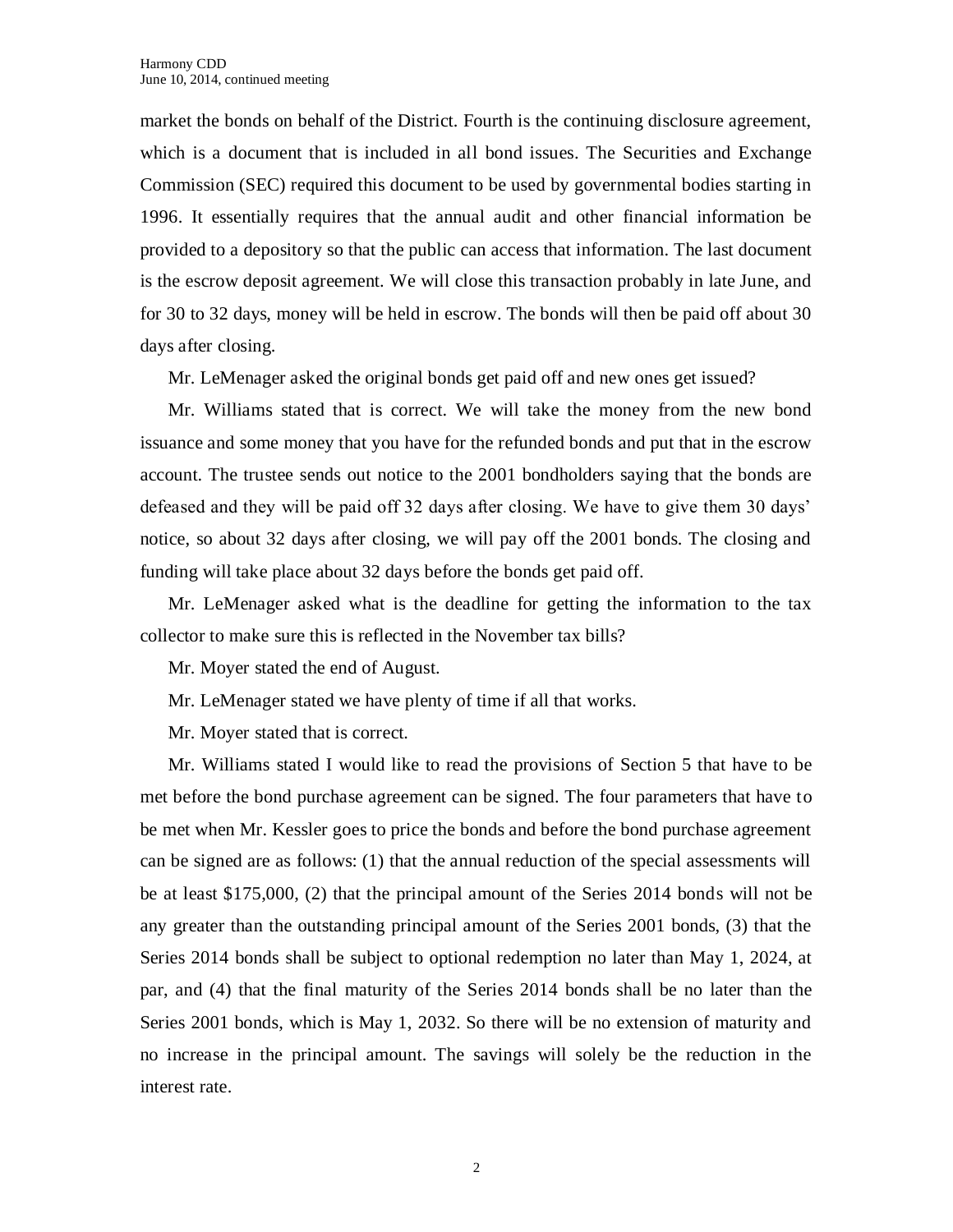Mr. Kessler stated I provided a summary for the Board that shows what happens year by year. You will see the par on the Series 2014 bonds versus the Series 2001 bonds, the proposed interest rate, and the savings. The only thing that is not set yet is the interest rate, but we have to meet the other parameters, which is a minimum reduction in debt service and is tied to the interest rate. I cannot tell you with certainty it will be 5.35%, but I can tell you with certainty that it will be at least \$175,000 in annual debt service reduction. What we need to clarify is this is an average from year to year. I am looking at the debt service, and because there is rounding in the bonds, one year it might be \$1,000 higher and one year \$1,000 lower. But on average, it will be \$175,000.

Mr. Williams stated I will make that change to the Resolution if that is acceptable to the Board.

Mr. Walls stated that is fine, and it is reflected in the summary we were provided.

Mr. Kessler stated the other thing we discussed was the cost of issuance. Before I met with the Board, I had an estimate since I had not talked with all the consultants that are involved. It was pretty accurate. I think it was \$10,000 higher, but you should see that schedule attached to the summary. The only other thing we need to discuss is timing after Mr. Williams is finished discussing the Resolution.

Mr. Williams stated I will amend the Resolution to indicate the average debt service reduction is at least \$175,000 per year. The Resolution authorizes us to close the bond issue, and it authorizes the appropriate officers to sign the documents, which are boiler plate.

Ms. Kassel asked what is the Resolution number?

Mr. Moyer stated we will get that number and provide it to Mr. Williams for the Resolution.

> Mr. LeMenager made a MOTION to approve the Resolution to refinance the Series 2001 bonds. Ms. Kassel seconded the motion.

> Upon VOICE VOTE, with all in favor, unanimous approval was given to the Resolution to refinance the Series 2001 bonds.

Mr. Kessler asked when is the next scheduled Board meeting in July?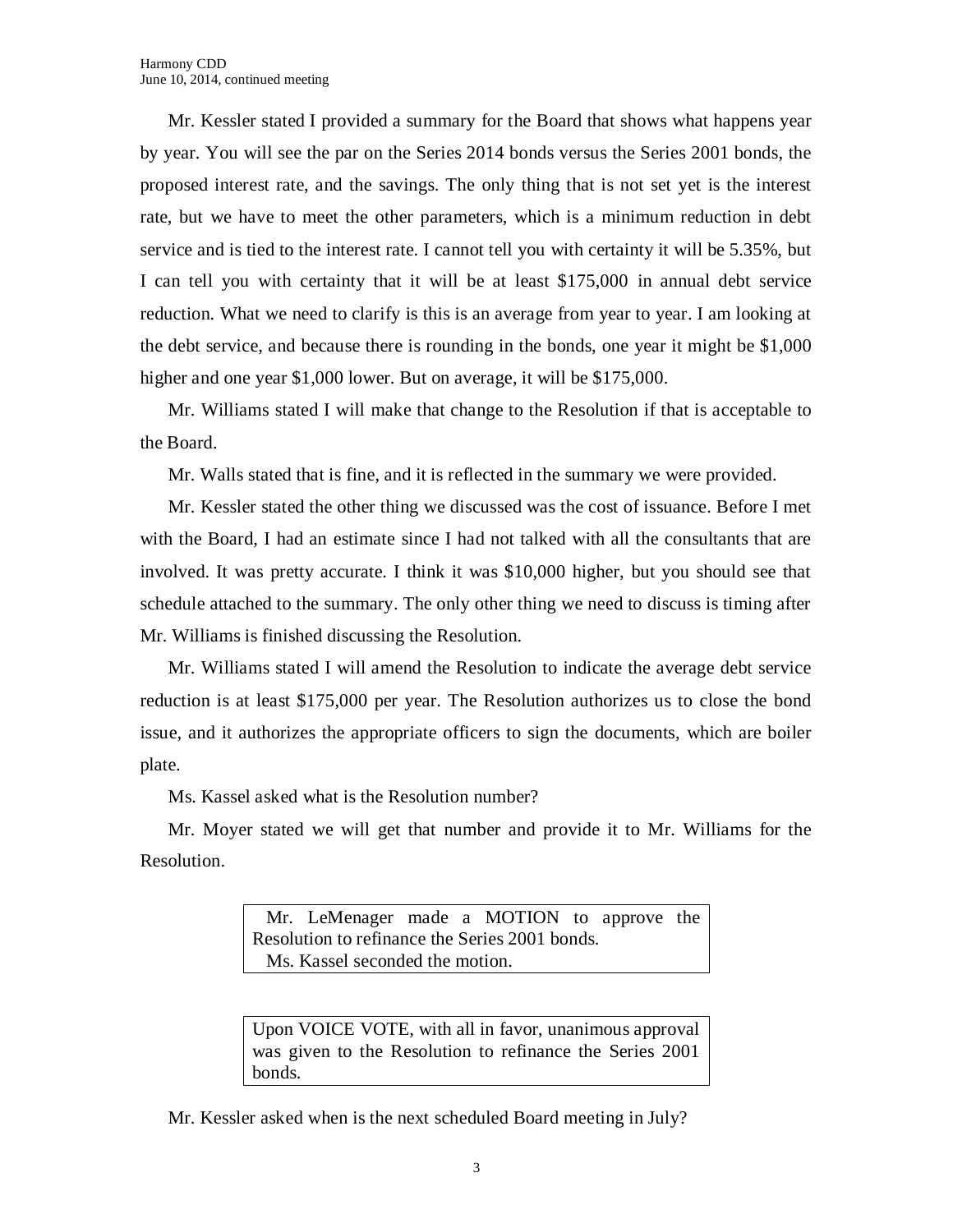Ms. Kassel stated the last Thursday in July.

Mr. Berube asked why are we talking about July?

Mr. Walls stated we have a meeting the last Thursday in June, also.

Mr. Kessler stated there is a piece of the prospectus that we are still working on that essentially describes the updated status of development. We are working closely with Starwood on that. We will need their sign-off before we mail it. We are hopeful that we can get the prospectus mailed at the end of this week, but it might get mailed Monday or Tuesday next week. We need a few days to market. We will definitely price the bonds no later than June 24 or 25. It is very possible that we can price the bonds on June 18 or 19. Assuming that the prospectus takes us a couple extra days, I am thinking conservatively that we should set a pre-closing, which is when we sign the documents. I suggest July 1 or 2 if that works. We do not need to have a Board meeting; we just need the Chairman to sign the documents. That would be the schedule that we will try to achieve, if that works. We need the Chairman or the Vice Chairman.

Mr. Berube stated I will be in town on those dates. If I am not here, Mr. Walls can sign since the documents are set up for him to sign if necessary.

Mr. Walls stated I am available then, also.

Mr. Kessler stated I will get your contact information so that I can be in contact with you as we price the bonds. This is a summary of activities. We will finalize the prospectus and mail it. We will then market the bonds. We will probably need three or four days to market the bonds. We will price the bonds, and at that point, the District is essentially locked in for the interest rate. We, as the underwriter, sign the bond purchase agreement, which the Chairman will also sign. The pricing is set, and then we go to closing, which is when we sign all of the documents. We would look to do that on July 1 but actually fund the bonds on July 2.

Ms. Kassel asked will Mr. Moyer also be available for whatever we need him to do for this transaction?

Mr. Moyer stated yes.

### **FOURTH ORDER OF BUSINESS Other Business**

#### **A. Attorney Report**

Mr. Qualls stated I have an item related to an email about the quit-claim deed where the developer is deeding to the District, through a quit-claim deed, certain parcels in